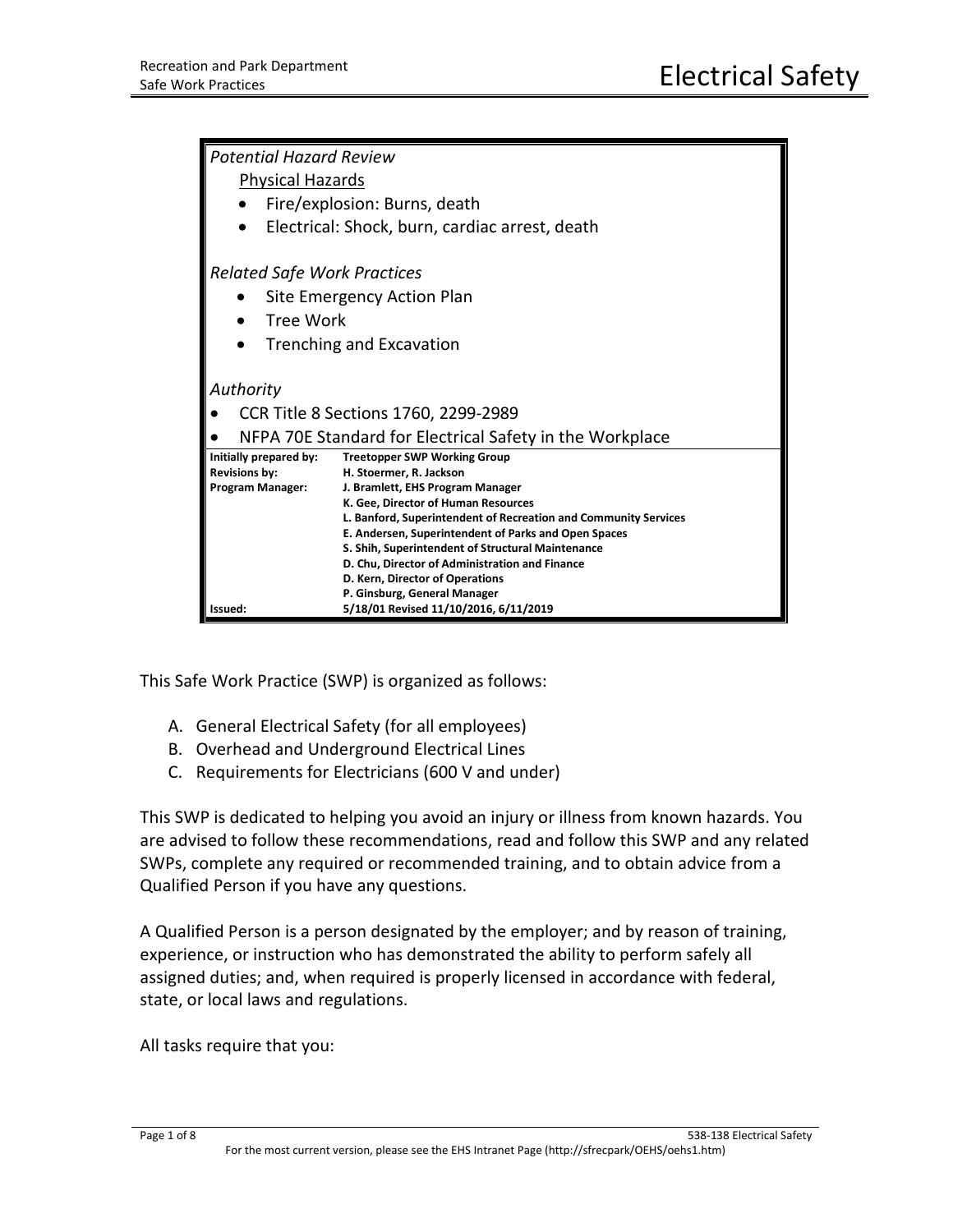- Use the equipment in accordance with the guidelines set forth by the manufacturer. This includes following all signs and labels, and reviewing any manufacturer's operating manuals.
	- o If the instructions provided in the operating manual conflict with this SWP, then follow the instructions in the manual. The manufacturer's instructions prevail over this SWP.
- Review the safety data sheets (SDSs) for each chemical.
- Be trained on this SWP and those listed above as related. Training on SWPs must be completed before initial assignment. It is also recommended that you complete refresher training every two years.

#### **A. GENERAL ELECTRICAL SAFETY**

- 1. Inspect cords, connections, and guards on electrical tools and equipment before use, ensuring integrity and appropriateness of each.
- 2. Ensure that covers or barriers are installed on boxes, fittings, and enclosures to prevent accidental contact with live parts.
- 3. Do not overload electrical outlets with more equipment than the outlet was designed for as this can result in a risk of fire or electrical shock. Be sure that the total of the ampere ratings on products plugged into an extension cord/strip does not exceed the extension cord/strip ampere rating.
- 4. Isolate electrical equipment from flammable or combustible materials storage.
- 5. Maintain at least 3' clearance around electrical equipment, including power panels.
- 6. Do not use extension cords as permanent power supply for equipment, tools, or appliances. Electrical appliances (i.e. computers, refrigerators, desk lamps, etc.) must be directly connected to a permanent power supply (a properly installed, hard-wired power supply such as a wall outlet with a face plate). Exceptions to this are:
	- a. Items needing surge protection
	- b. Items needing uninterruptable power supply (UPS)
- 7. If surge protectors or UPS are used, the permanent equipment must be plugged directly plugged into the permanent outlet.
- 8. If your computer has a voltage select switch, ensure that the switch is in the proper voltage position (115 VAC or 230 VAC) at the time of installation.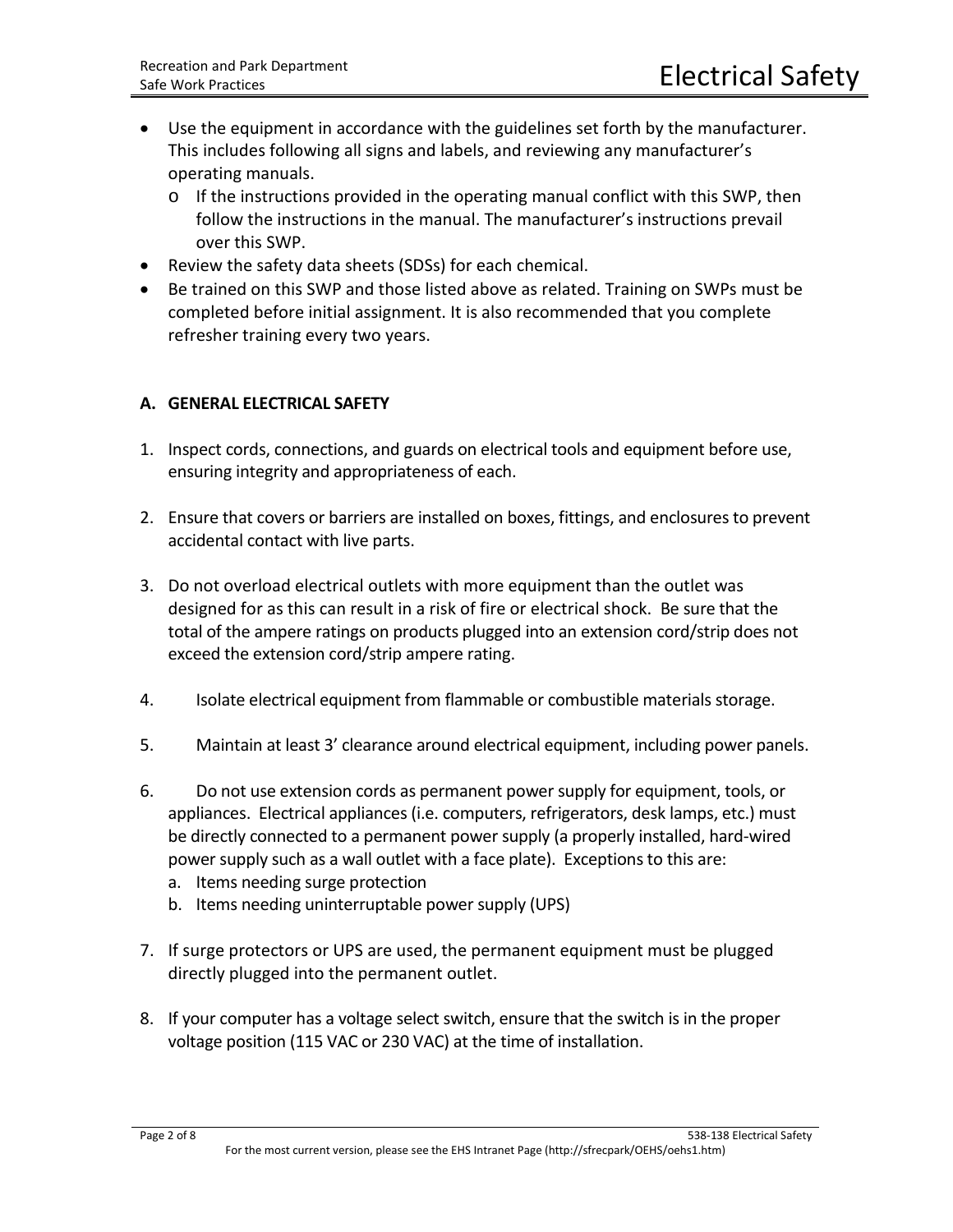- 9. Computers should be situated away from heat sources such as radiators, heat registers, stoves, or other products (including amplifiers) that produce heat.
- 10. Protect electrical wires from mechanical damages and environmental damage. Do not hang extension cords and trailing cables shall over nails or metal having sharp edges, or place them where they will be run over by equipment.
- 11. Do not use safety devices for daily/permanent power control.
- 12. Never handle electrical equipment when hands, feet, or body are wet or perspiring or when standing on a wet floor. Do not clean electric motors with steam or water unless authorized by your supervisor. Do not use computers and other electrical equipment in moist environments such as a damp basement, near a swimming pool or sauna, or near a kitchen sink.
- 13. If you are working in an environment that is wet, such as a pool, bathroom, the Marina Yacht Harbor or outdoors, you must use GFCI device (i.e., power tool, or powered equipment) so as to prevent shorting or electrocution. If the device does not come equipped with GFCI, then you must plug it directly into a GFCI enabled power supply or extension cord<sup>1</sup>. Using battery-operated tools is another safe alternative.
- 14. Immediately report any electrical wires with exposed copper ends to your supervisor.
- 15. Slots and openings in computers and other electrical equipment are provided for ventilation and should never be blocked or covered since these provide reliable operation of the product and protect it from overheating. The openings should never be blocked such as by placing the product on a carpet, chair, or similar inflexible surface. Computers should not be placed in a built-in installation such as a bookcase or rack unless proper ventilation is provided.
- 16. The plug shall not be removed from the receptacle while the machine is on or in motion, except in the case of an emergency as described later in this section. The plug must be set flush into the receptacle where no parts of the prongs are exposed.
- 17. Ground Fault Circuit Interrupters must be used whenever possible.
- 18. GCFI's are required on receptacles not connected to the site's permanent wiring, and have a rating of 15/20 ampere, 120 volts, AC, single phase.
- 19. Do the following if you find a person collapsed holding onto an electrical appliance:
	- a. Protect yourself. Never touch a person who is in contact with an electrical short. Do not touch the appliance.

<span id="page-2-0"></span><sup>&</sup>lt;sup>1</sup> EHS Suspected Occupational Hazard Report (SOHR), File 1462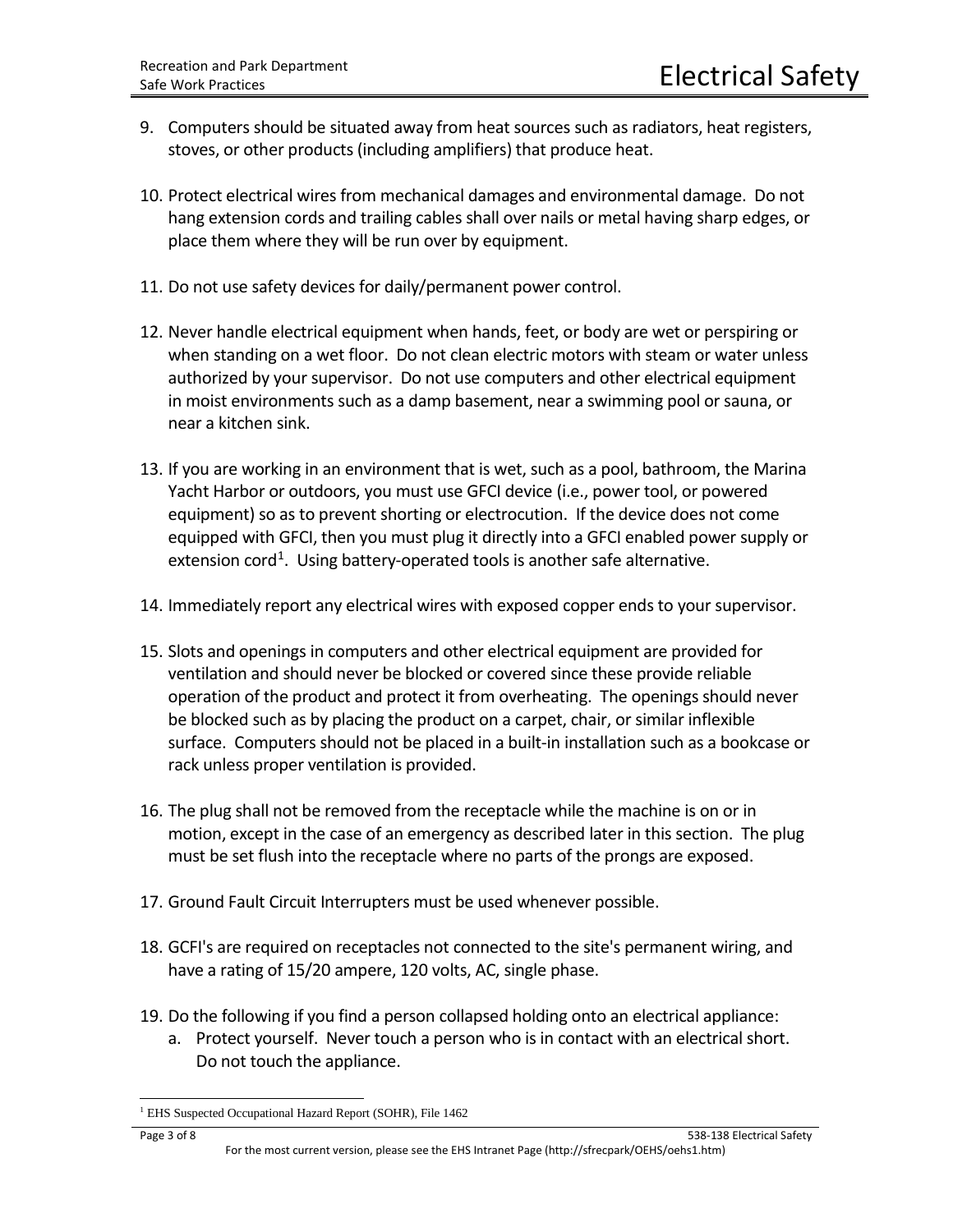- b. Have someone call 911.
- c. Shut off the flow of electricity by switching off the circuit breaker or pulling the plug. Do not try to shut off the appliance with its switch as that may be the problem.
- d. Check the person for breathing and pulse. Check for burns from contact with the appliance and with the ground.
- e. Administer first-aid as needed.
- 20. Remove electrical cords, debris, and all trip hazards at the end of each shift: always maintain a clean work site (see *Housekeeping*).
- 21. Do not fold or bend cords/cables in a manner that damages or stresses their insulation. Do not stack materials (weight) on cords.
- 22. To avoid electrical shock problems, unplug the equipment from the wall outlet before cleaning. Do not use liquid cleaners or aerosol cleaners. Use a damp cloth.
- 23. If your computer is in need of service, contact members of the MIS Division. Do not attempt to work on your own computer. Doing so can result in electric shock or even explosion if, for instance, the laser module, power supply, or internal batteries are mishandled.

## **B. OVERHEAD AND UNDERGROUND ELECTRICAL LINES**

- 24. All overhead and underground electrical conductors and all communication wires and cables shall be considered to be energized with potentially fatal voltages.
- 25. Every employee that is reasonably expected to come in contact with overhead/underground electrical lines shall be instructed that:
	- a. A direct contact is made when any part of the body touches or contacts an energized conductor or other energized electrical fixture or apparatus.
	- b. An indirect contact is made when any part of the body touches any object in contact with an energized electrical conductor or other energized fixture or apparatus
	- c. An indirect contact can be made through conductive tools, tree branches, trucks, equipment, or other conductive objects, or as a result of communication wires and cables, fences or guy wires being accidentally energized.
	- d. Electric shock will occur when an employee, by either direct or indirect contact with an energized conductor, energized tree limb, tool, equipment, or other object, provides a path for the flow of electricity to a grounded object or to the ground itself. Simultaneous contact with two energized conductors will also cause electric shock that may result in serious or fatal injury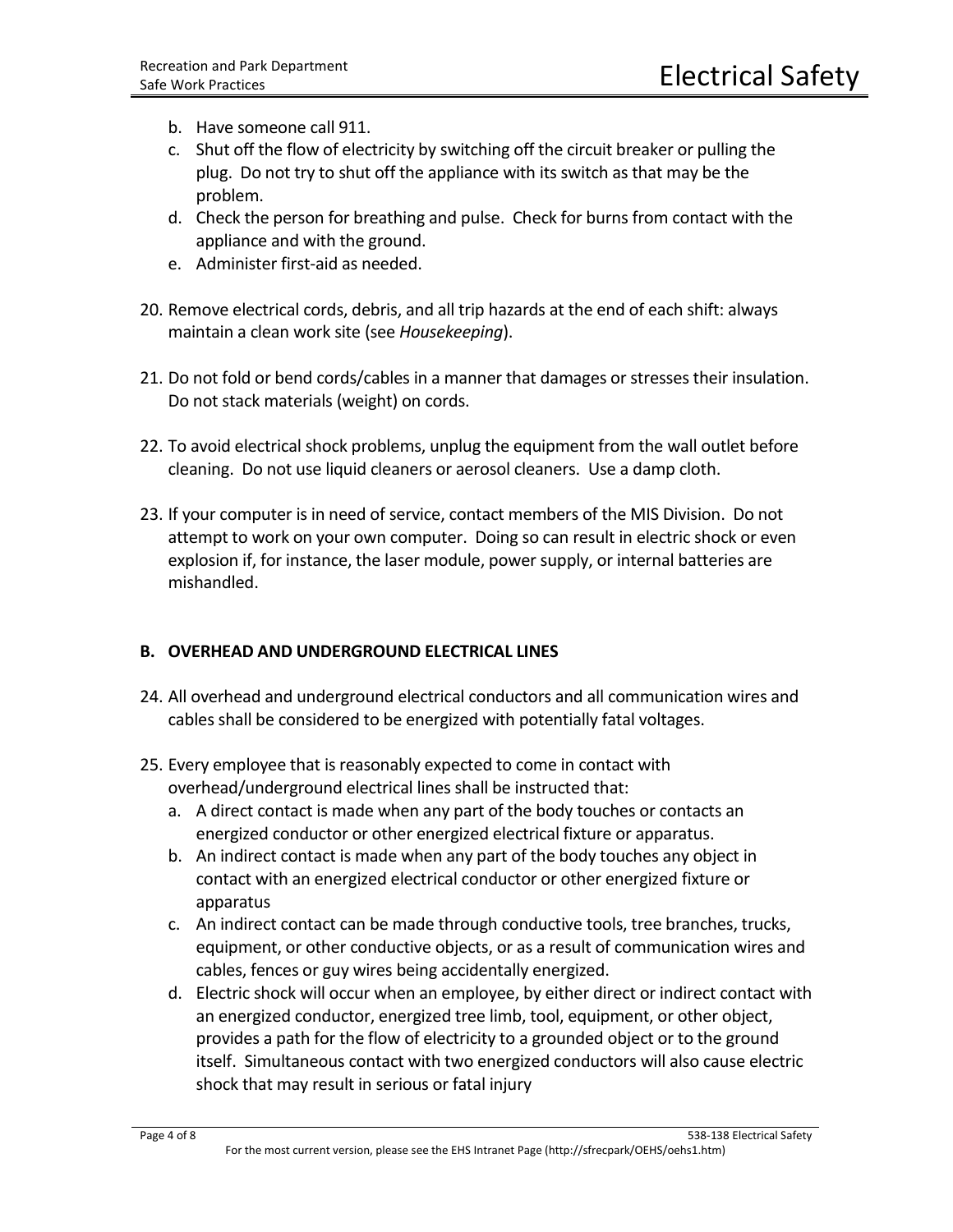- 26. An inspection shall be made to determine whether an electrical hazard exists before climbing, or otherwise entering, or performing any work in the tree.
- 27. No employee shall be assigned to the work if it is found that an electrical hazard exists.
- 28. Before digging, call the power company to locate underground power lines (see *Trenching and Excavation*).
- 29. Branches hanging on a conductor may be removed using nonconductive equipment.
- 30. Footwear and rubber gloves shall NOT be considered as providing any measure of safety from electrical hazards.
- 31. While working near power lines, maintain the minimum distance as required by law. This applies to all objects, including hand tools, ladders, scaffolds etc:

| Voltage           | Min. Req. Clearance (Ft.) |
|-------------------|---------------------------|
| 600-50,000        | 6                         |
| 50,001-345,000    | 10                        |
| 345,001-750,000   | 16                        |
| 750,001-1,000,000 | 20                        |

32. Boom-type lifting or hoisting equipment clearances required from energized overhead high-voltage lines must maintain further distances:

| Voltage           | Min. Req. Clearance (Ft.) |
|-------------------|---------------------------|
| 600-50,000        | 10                        |
| 50,001-75,000     | 11                        |
| 75,001-125,000    | 13                        |
| 125,001-175,000   | 15                        |
| 175,001-250,000   | 17                        |
| 250,001-370,000   | 21                        |
| 370,001-550,000   | 27                        |
| 550,001-1,000,000 | 42                        |

- 33. Neither you nor your equipment should touch or come close to power lines.
- 34. Use proper cords with your power tools.
- 35. Never touch a downed wire it could be fatal.

#### **C. REQUIREMENTS FOR ELECTRICIANS (600 V and under)**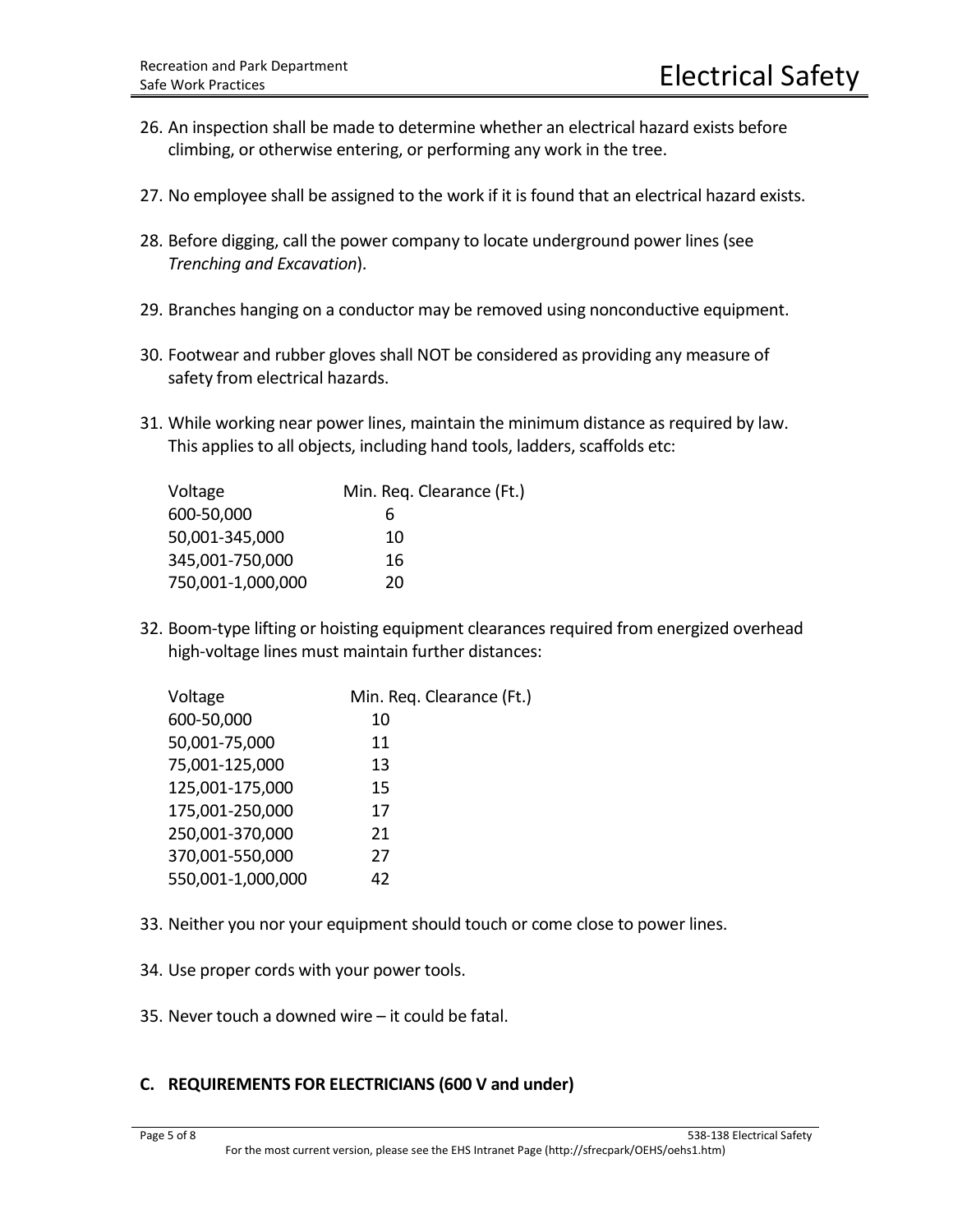# **36. This section presumes that no electrical equipment exceeds 600 volts, and the only energized equipment that will be worked on live is for diagnostic purposes only. If you are working on equipment that exceeds 600 volts, or doing work other than diagnostics, work with EHS to establish safe work practices for that equipment.**

### 37. Definitions

- a. Arc Flash Boundary: the distance at which an electrical arc can flash outward, and which may endanger employees working on electrical equipment. All employees must wear arc rated garments to protect all parts of the body within this boundary.
- b. Limited Approach Boundary: the distance from an exposed conductor or circuit where a shock hazard exists. It is within the Arc Flash Boundary. No unqualified persons allowed here without a Qualified person as an escort.
- c. Restricted Approach Boundary: the distance from an exposed conductor circuit part where there is an increase in shock potential. It is within the Limited Approach Boundary. Only Qualified Persons are allowed here.
- d. Qualified Person: an employee who has demonstrated skills and knowledge related to the construction and operation of electrical equipment and installations and has received safety training to identify the hazards and reduce the associated risks.
- 38. Electricians must have completed the following training to be considered a Qualified Person:
	- a. This SWP, those SWPs listed above as related. Training on SWPs must be completed before performing the work. It is also recommended that you complete refresher training on SWPs every two years.
	- b. Initial and refresher training on the NFPA 70E Standard for Electrical Safety in the Workplace. Refresher training is required every three years.
- 39. Determine if both a Shock Risk Assessment and an Arc Flash Risk Assessment have been performed.
	- a. If the equipment has a NFPA 70E compliant label on it, then those assessments have been conducted and you should follow the label requirements for boundaries and PPE.
	- b. If the equipment is not labeled then you will need to perform both a Shock Risk Assessment and an Arc Flash Risk Assessment.
		- i. Shock Risk Assessment
			- 1. This SWP presumes that no electrical equipment will exceed 600 volts. This means that the Limited Approach Boundary will be 3'6", and the Restricted Approach Boundary will be 1'. Category 0 insulated rubber gloves will be used.
		- ii. Arc Flash Risk Assessment
			- 1. In order to complete an Arc Flash Risk Assessment, it must be established that the electrical equipment is operating normally. To be in normal operating condition, the equipment must:
				- a. Be properly installed.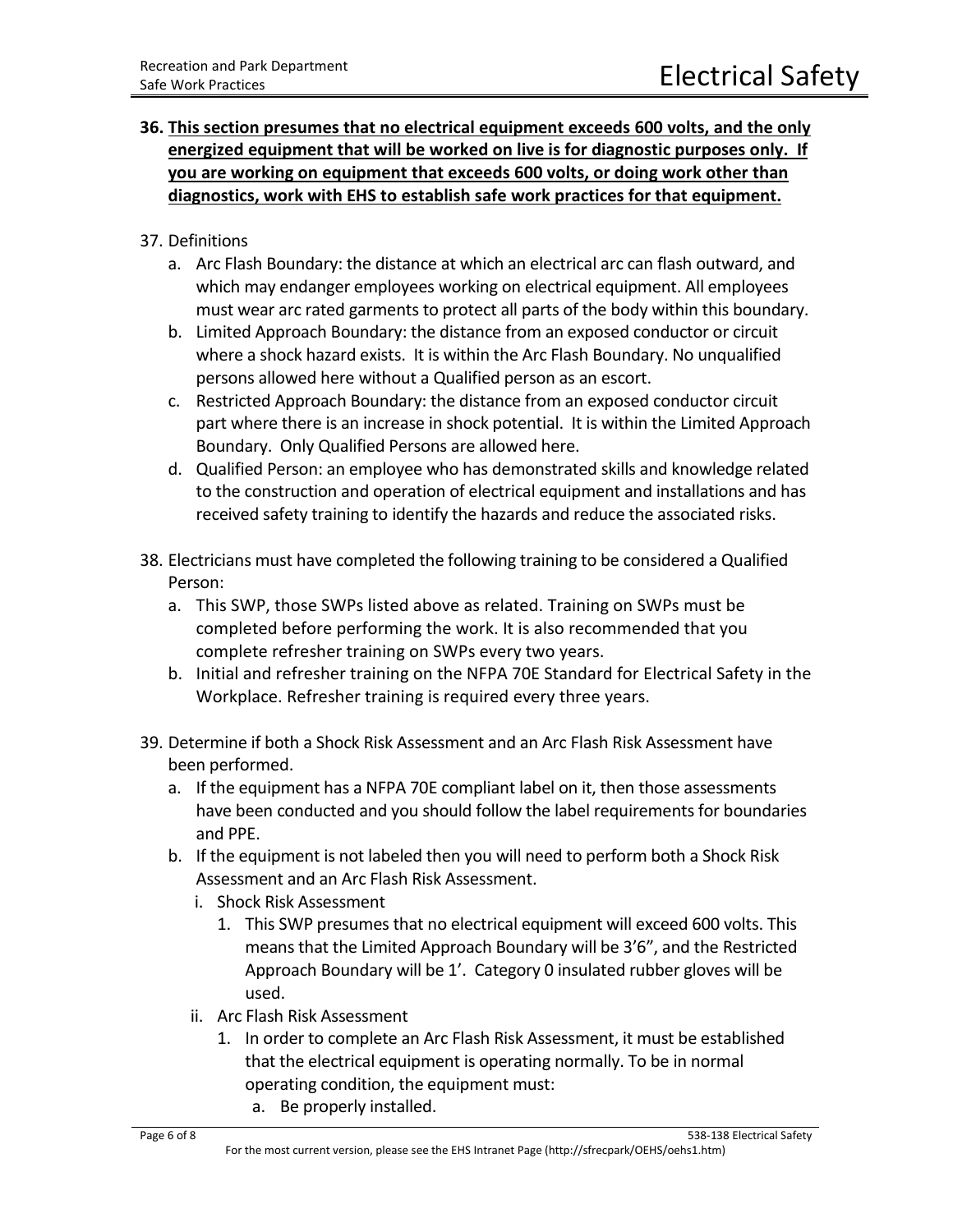- b. Be properly maintained.
- c. Used in accordance with instructions included in the listing and labeling and in accordance with manufacturer's instructions.
- d. Have doors closed and secured.
- e. Have covers in place and secured.
- f. Not show evidence of impending failure.
- 2. If normal operation cannot be met, then Category 4 PPE must be used until it can be established that the equipment has been de-energized, or until the work is completed.
- 3. If normal operation can be verified, then the arc flash boundary and incident energy can be calculated using the NFPA 70E tables in the standard. Alternatively, a suggested unofficial [online calculator](https://www.easypower.com/resources/arc-flash-calculator) can be used.
	- a. Then use the NFPA 70E tables to determine which category of PPE shall be worn. (130.7(C)(15)(a), 130.7(C)(15)(b), or 130.7(C)(15)(c)).
	- b. Complete an NFPA 70E compliant label and attach it to the equipment.
- 40. Complete a Job Safety Plan (link to form to be provided) prior to doing the work. This must be completed by a Qualified Person.
	- a. Review this with any person working with you.
	- b. As per the current Union MOU, there must be a minimum of two persons working on a system exceeding 277 volts.
	- c. If you are working alone, you must contact your supervisor before and after the job is completed.
	- d. If task is routine and repetitive, you can establish a standard Job Safety Plan for that task.
- 41. Establish your outermost boundary, and install barricades, signs or caution tape at an appropriate distance to warn other of the hazards.
	- a. If you are working inside a facility where the public is present (e.g. Recreation Center), let the site manager know what you are doing, and ask their assistance in keeping people, especially children, away from the work area.
- 42. Don your PPE as established in the Job Safety Plan.
	- a. Arc rated protective clothing shall be inspected before each use. Any damaged or contaminated apparel shall not be worn. Follow the manufacturer's instructions for care and maintenance.
	- b. Rubber gloves should be tested for leakage prior to use. They must also be replaced every 6 months (or tested by the manufacturer).
- 43. Whenever possible, establish an electrically safe work condition via Lockout and Tagout (see Lockout and Tagout SWP) so that you are working on de-energized systems. Once you have confirmed that the system is de-energized, you can remove your PPE.